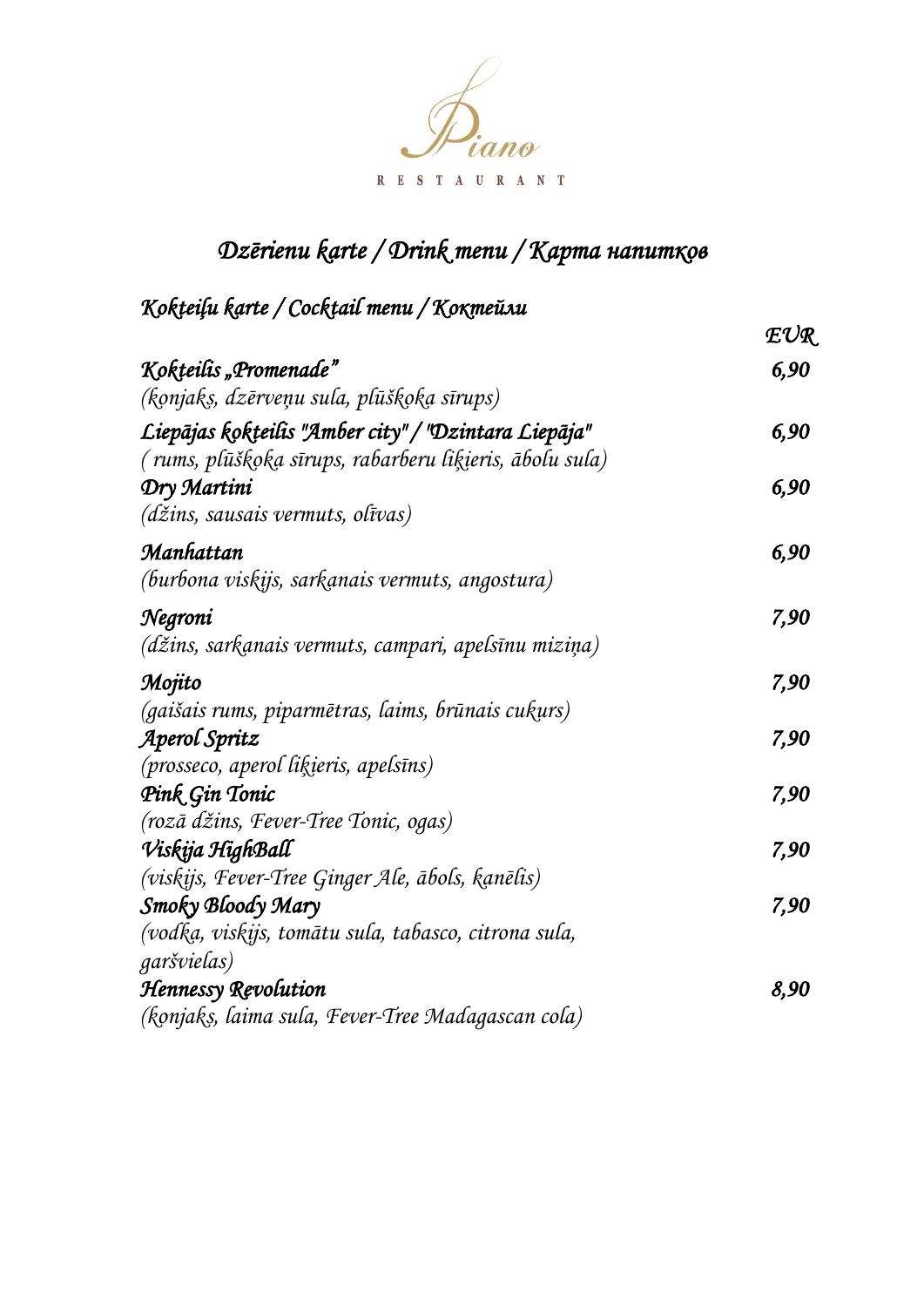

#### *Bezalkoholiskie kokteiļi / Non alcoholic cocktails / Безалкогольные коктейли EUR Mojito (sprite, piparmētras, laims, brūnais cukurs, mojito sīrups) 4,90 Flamingo (apelsīnu sula, sprite, grenadīna sīrups, laims) 4,90 Orange Spritz (sprite, orange spritz sīrups, gāzēts ūdens) 4,90 Kivi Spritzer ( kivi biezenis, laima sula, augļi, gāzēts ūdens) 4,90 Smūtiji / Smoothie / Смузи Strawberry Fantasy (zemenes, banāni, ābolu sula) 4,90 Mango Dream (mango, bumbieri, ābolu sula) 4,90 Coconut Crush (ananāsi, kokosriekstu piens, ābolu sula) 4,90*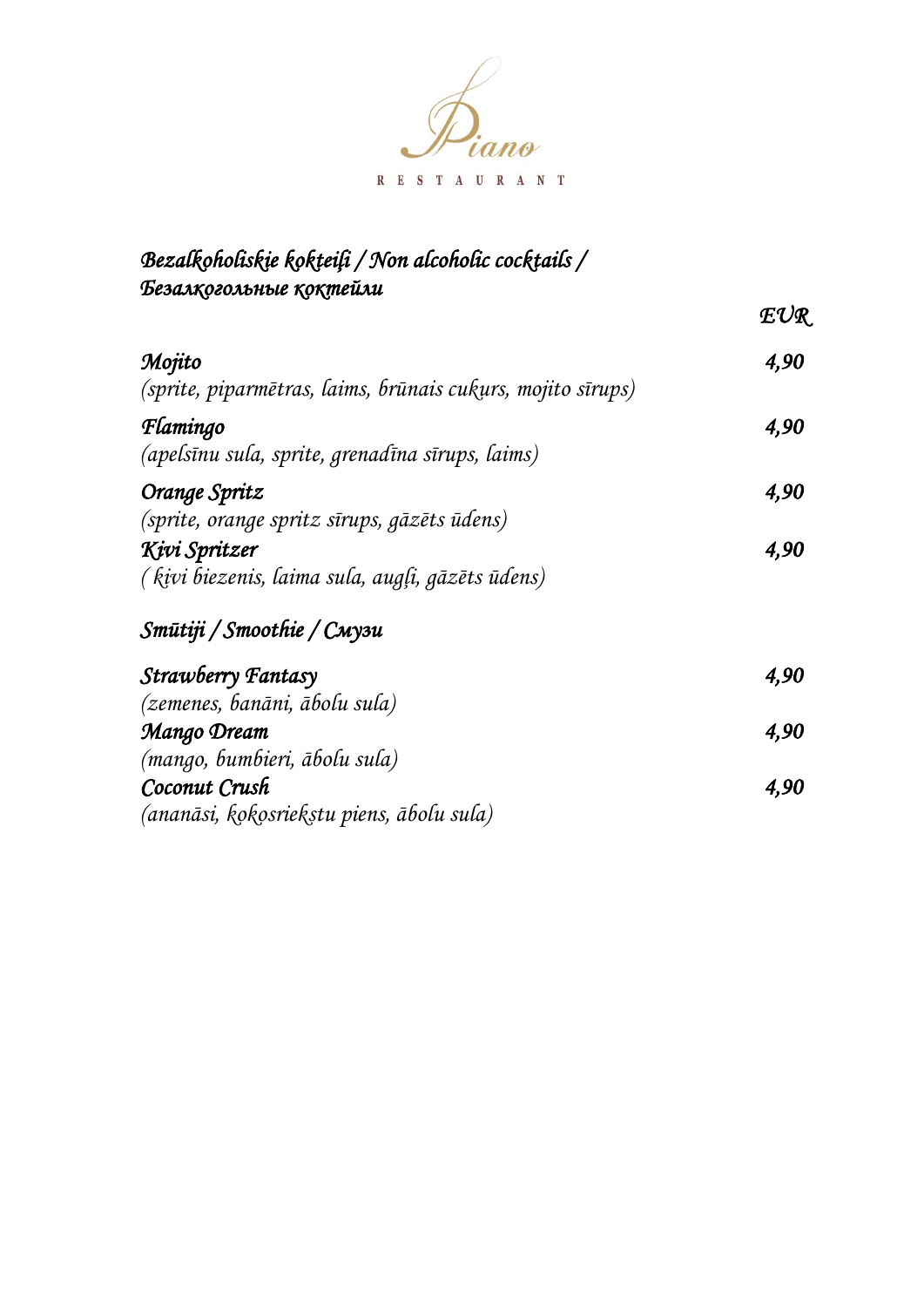

| Sampanietis / Champagne / Шампансқое   |     |       |
|----------------------------------------|-----|-------|
| Andre Clouet Grande Reserve Brut Bouzy | 75c | 79,00 |
| Andre Clouet Rose Brut Bouzy           | 75c | 89,00 |
| Moet & Chandon Brut Imperial           | 20c | 24,90 |
| Moet & Chandon Brut Imperial           | 75c | 85,90 |
| Moet & Chandon Nectar Imperial         | 75c | 93,00 |
| Taittinger Brut Reserve                | 75c | 96,70 |
| Veuve Clicquot Ponsardin Brut          | 75c | 99,00 |

*EUR* 

*215,00* 

*75cl*

## *Dzirkstošais vīns / Sparkling wine/ Игристое вино*

*Dom Pérignon 2010*

| Serenello Prosecco DOC Rose / Italy                   | 15c       | 6,20  |
|-------------------------------------------------------|-----------|-------|
| Serenello Prosecco DOC Rose / Italy                   | 75c       | 28,20 |
| Tenuta Ca'Bolani Prosecco DOC / Italy                 | $15c\ell$ | 6,70  |
| Tenuta Ca'Bolani Prosecco DOC / Italy                 | 75c       | 32,00 |
| Saint Hilaire Brut / Limoux / France                  | 75c       | 28,00 |
| Blason Rouge Cremant de Limoux Brut / France          | 75c       | 32,00 |
| Anna de Codorniu Blanc de Blancs Brut Reserva / Spain | $20c\ell$ | 12,00 |
| Anna de Codorniu Blanc de Blancs Brut Reserva / Spain | 75c       | 34,00 |
| Anna de Codorniu Brut Rose / Spain                    | 75cl      | 34,00 |
| Anna de Codorniu Dulce Anna / Spain                   | 75c       | 34,00 |
| Jean de la Roche Cremant de Loire Rose Brut / France  | 75c       | 36,00 |
| Fresita / Chile                                       | $20c\ell$ | 6,00  |
| Rīgas Šampanietis                                     | 20c       | 5,20  |
| Rīgas Šampanietis                                     | 75cl      | 16,90 |
| Martini Asti                                          | 20c       | 8,90  |
| Martini Asti                                          | 75c       | 24,90 |
| Pierre Zēro Sparkling Chardonnay / France             | 75c       | 18,00 |
| bezalkoholisks / non-alcoholic                        |           |       |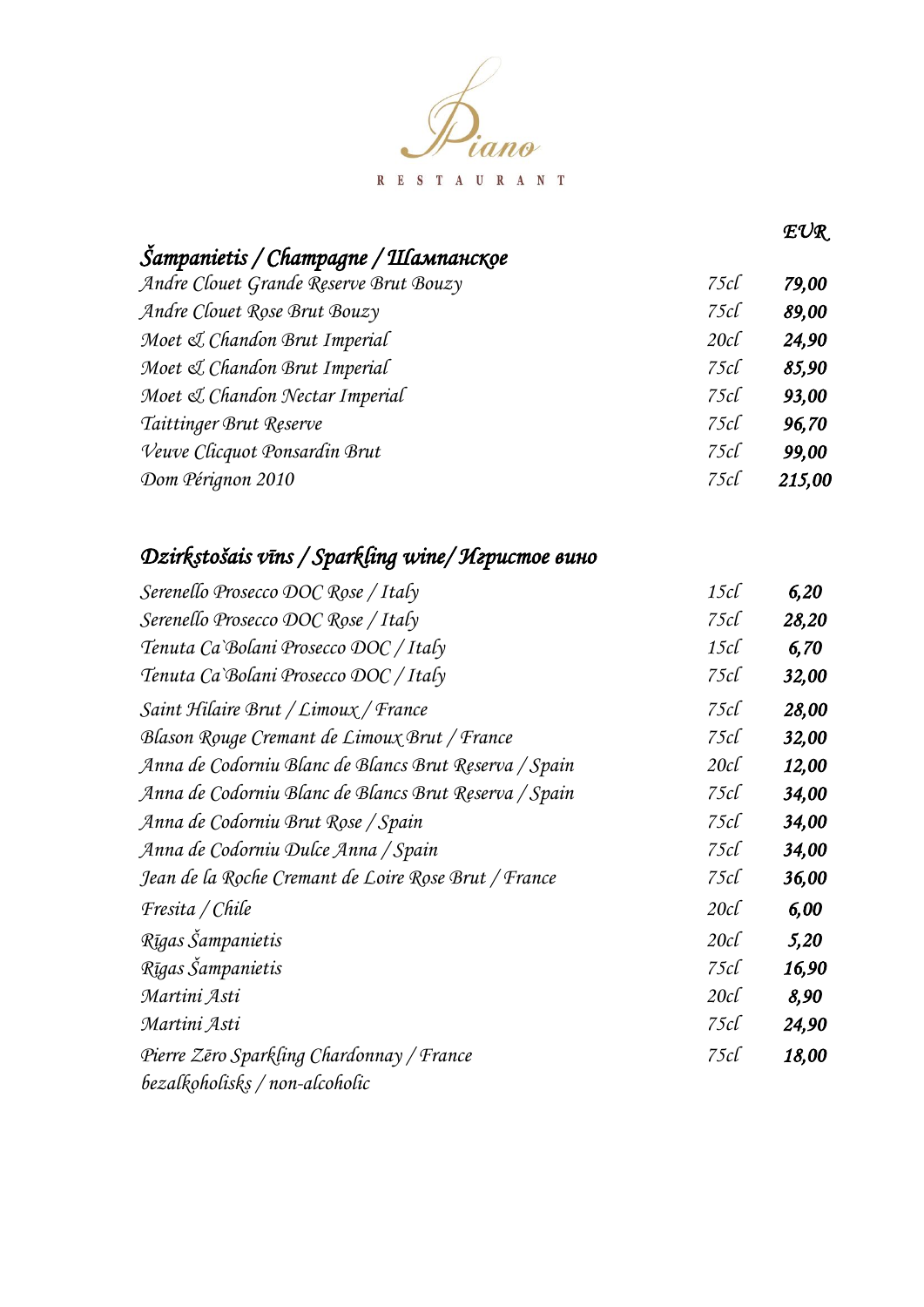

|                                                     |           | $\mathcal{F}\mathcal{V}\mathcal{R}_1$ |
|-----------------------------------------------------|-----------|---------------------------------------|
| Dienas vīns / Wine of the day / Дневное вино        | $15c\ell$ | 3,90                                  |
| Dienas vīns / Wine of the day / Дневное вино        | 75c       | 18,00                                 |
| Vīns pa glāzēm / Wine by glass / Вина по боқалам    |           |                                       |
| Baltvīns / White wine / Белое вино                  |           |                                       |
| 2019 Mascota Opi Chardonnay / Argentina             | $15c\ell$ | 5,80                                  |
| 2019 Santa Carolina Reserva Sauvignon Blanc / Chile | $15c\ell$ | 5,60                                  |
| 2020 Corte Giara by Allegrini Pinot Grigio / Italy  | $15c\ell$ | 6,40                                  |
| 2020 Anselman Riesling Classic / Germany            | 15c       | 6,90                                  |
| Sarkanvīns / Red wine / Красное вино                |           |                                       |
| 2020 Les Jamelles Pinot Noir / France               | $15c\ell$ | 5,20                                  |
| 2015 San Millan Tempranillo / Spain                 | $15c\ell$ | 5,60                                  |
| 2019 Mascota Opi Malbec / Argentina                 | $15c\ell$ | 5,80                                  |
| Baltvīns / White wine / Белое вино                  |           |                                       |
| Francija / France / Франция                         |           |                                       |
| 2018 Louis Latour Chardonnay / Bourgogne            | 37,5c     | 18,90                                 |
| 2018 Simonnet Febvre Chablis / Bourgogne            | 37,5c     | 26,90                                 |
| 2020 Moulin de Gassac Classic                       | 75cl      | 26,00                                 |
| 2019 Gerard Bertrand Terroir Picpoul de Pinet       | 75c       | 29,90                                 |
| 2019 Chablis Vieilles Vignes                        | 75c       | 42,00                                 |
| Itālija / Italy / Италия                            |           |                                       |
| 2020 Fabiano Le Coste Soave DOC                     | 75c       | 29,00                                 |
| 2020 Corte Giara by Allegrini Pinot Grigio          | 75c       | 30,00                                 |
| 2020 Castel Firmian Pinot Grigio                    | 75c       | 30,90                                 |
| 2020 Planeta La Segreta / Sicilia                   | 75c       | 32,00                                 |
| 2020 Gavi di Gavi Ca da Bosio                       | 75c       | 39,90                                 |
| 2019 Marco Felluga Mongris Collio Pinot Grigio      | 75c       | 42,00                                 |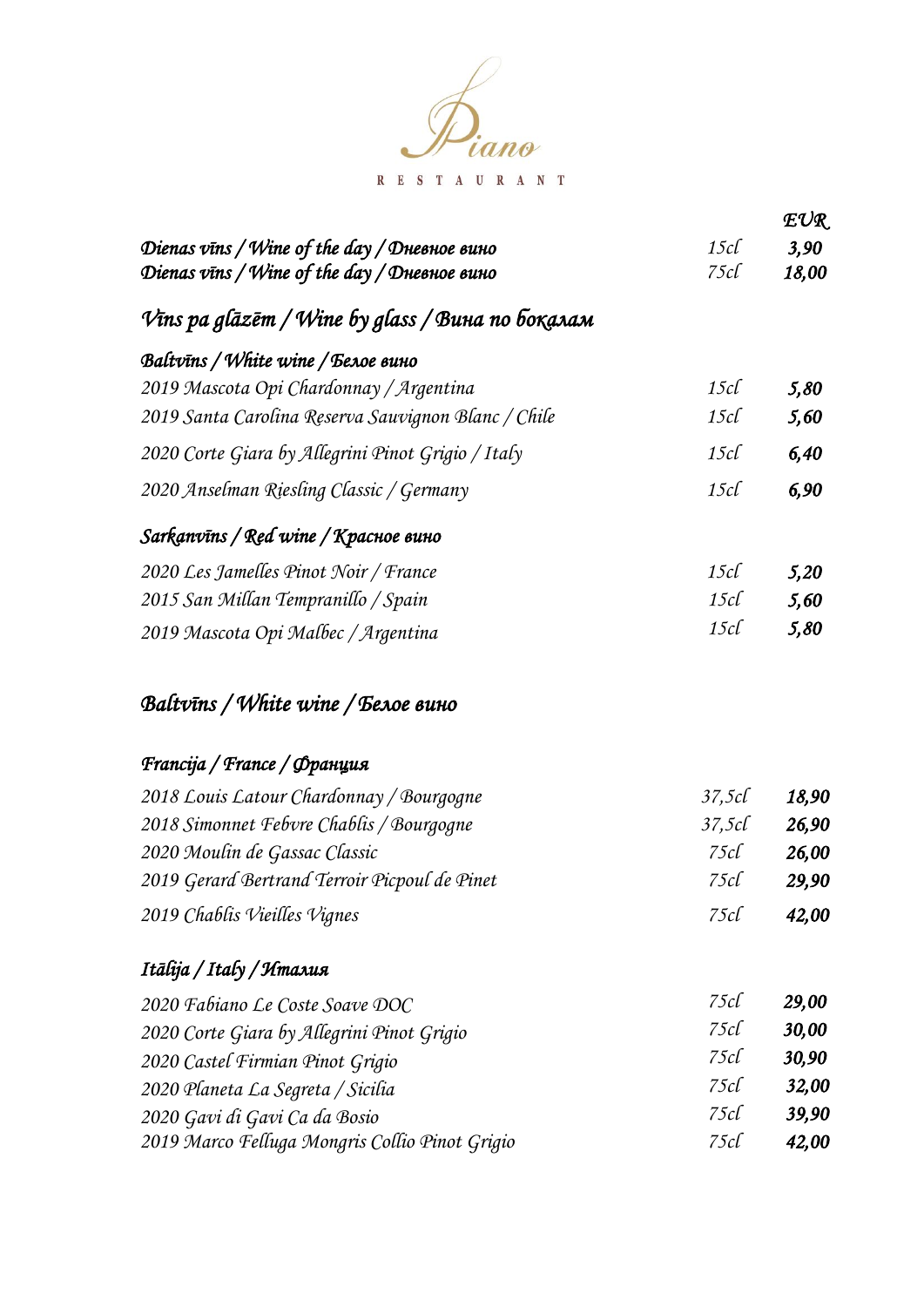

| Spānija / Spain / Испания                                    |       | EUR   |
|--------------------------------------------------------------|-------|-------|
| 2018 El Coto Blanco / Rioja                                  | 37,5c | 14,90 |
| 2016 San Millan Rueda Verdejo                                | 75c   | 26,00 |
| 2017 Sommos Roble Chardonnay Somontano DO                    | 75c   | 29,90 |
| 2016 Marques de la Concordia Tempranillo                     | 75c   | 32,00 |
| 2019 Lagar de Cervera Albarino / Rias Baixas                 | 75c   | 42,00 |
| Vācija / Germany / Германия                                  |       |       |
| 2020 Dr. Loosen Riesling                                     | 75c   | 29,90 |
| 2020 Anselman Riesling Classic                               | 75c   | 32,00 |
| 2019 Villa Wolf Wachenheimer Riesling Kabinett               | 75c   | 36,00 |
| Austrija / Austria/ Австрия                                  |       |       |
| 2020 Schlosskellerei Gobelsburg LOSS Gruner Veltliner        | 75c   | 34,00 |
| Jaunā Pasaule / New World / Новый Мир                        |       |       |
| 2019 Mascota Opi Chardonnay / Argentina                      | 75c   | 28,00 |
| 2019 Santa Carolina Reserva Sauvignon Blanc / Chile          | 75c   | 26,00 |
| 2017 Blass Reserva Chardonnay Semillon / Australia           | 75c   | 28,00 |
| 2018 Cono Sur Organic Sauvignon Blanc / Chile                | 75c   | 29,00 |
| 2019 Swartland Founders CheninBlanc WesternCape/South Africa | 75c   | 29,90 |
| 2014 Columbia Crest Gewurztraminer Two Vines / USA           | 75c   | 31,70 |
| 2020 Villa Maria Private Bin Riesling / New Zealand          | 75c   | 38,00 |
| 2018 Cono Sur Single Vineyard Chardonnay Bloch Nr.5          | 75c   | 39,00 |
| 2020 Saint Clair Sauvignon Blanc / New Zealand               | 75c   | 45,00 |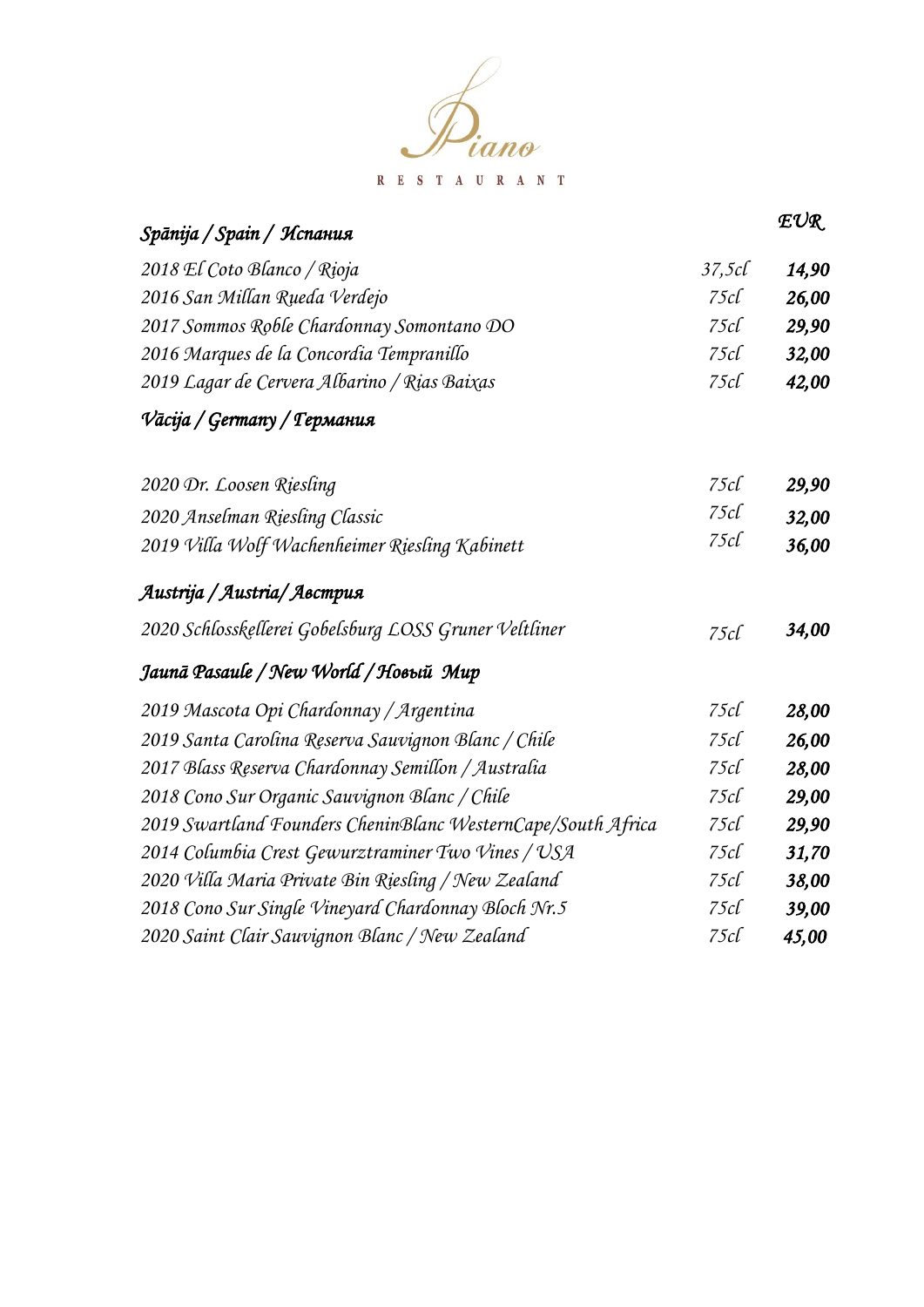

### *Sārtvīns / Rose / Розовое вино*

*EUR* 

| 75c  | 24.00        |
|------|--------------|
| 75c  | 26.00        |
| 75cl | 34.00        |
| 75cl | <b>39.00</b> |
|      |              |

### *Sarkanvīns / Red Wine / Красное вино*

### *Francija / France / Франция*

| 2019 Les Jamelles Pinot Noir                      | 75cl | 24.90        |
|---------------------------------------------------|------|--------------|
| 2018 Domaine De La Baume Grand Chataignier Merlot | 75c  | <b>32,00</b> |
| 2019 Antonin Rodet Pinot Noir / Bourgogne         | 75c  | 44.00        |
| 2012 Chateau La Tour de By Medoc                  | 75c  | 49.90        |
| 2018 E.Guigal Crozes - Hermitage                  | 75c  | 59,90        |

#### *Itālija / Italy / Италия*

| 2020 I Muri Primitivo Puglia Vigneti del Salento           | 75cl | 26,00 |
|------------------------------------------------------------|------|-------|
| 2016 Castel Firmian Pinot Nero / Trentino                  | 75c  | 26,90 |
| 2018 Pasqua Chianti Classico DOCG / Toscana                | 75c  | 28,00 |
| 2018 Wilhelm Walch Pinot Noir Prendo IGT                   | 75c  | 29,90 |
| 2018 Mottura Primitivo di Manduria                         | 75c  | 34,00 |
| 2019 Planeta La Segreta / Sicilia                          | 75c  | 32,70 |
| 2016 Poliziano Vino Nobile di Montepulciano DOCG / Toscana | 75c  | 64,00 |
| 2015 Famiglia Pasqua Amarone della Valpolicella DOCG       | 75c  | 69,90 |
| 2016 Campogiovanni Brunello Di Montalcino                  | 75c  | 89,90 |

#### *Spānija / Spain / Испания*

| 2016 El Coto Crianza / Rioja             | 37,5c | 18,90 |
|------------------------------------------|-------|-------|
| 2015 San Millan Tempranillo              | 75c   | 26,00 |
| 2014 Vol d'Ànima de Raimat               | 75c   | 26,90 |
| 2015 Raimat Boira Garnatxa Negra Organic | 75c   | 28,20 |
| 2007 Dehesa la Granja / Castilla y Leonm | 75c   | 36,40 |
| 2016 Baron De Ley Reserva                | 75c   | 42,90 |
| 2018 Mas de Subira Crianza Priorat       | 75c   | 44,00 |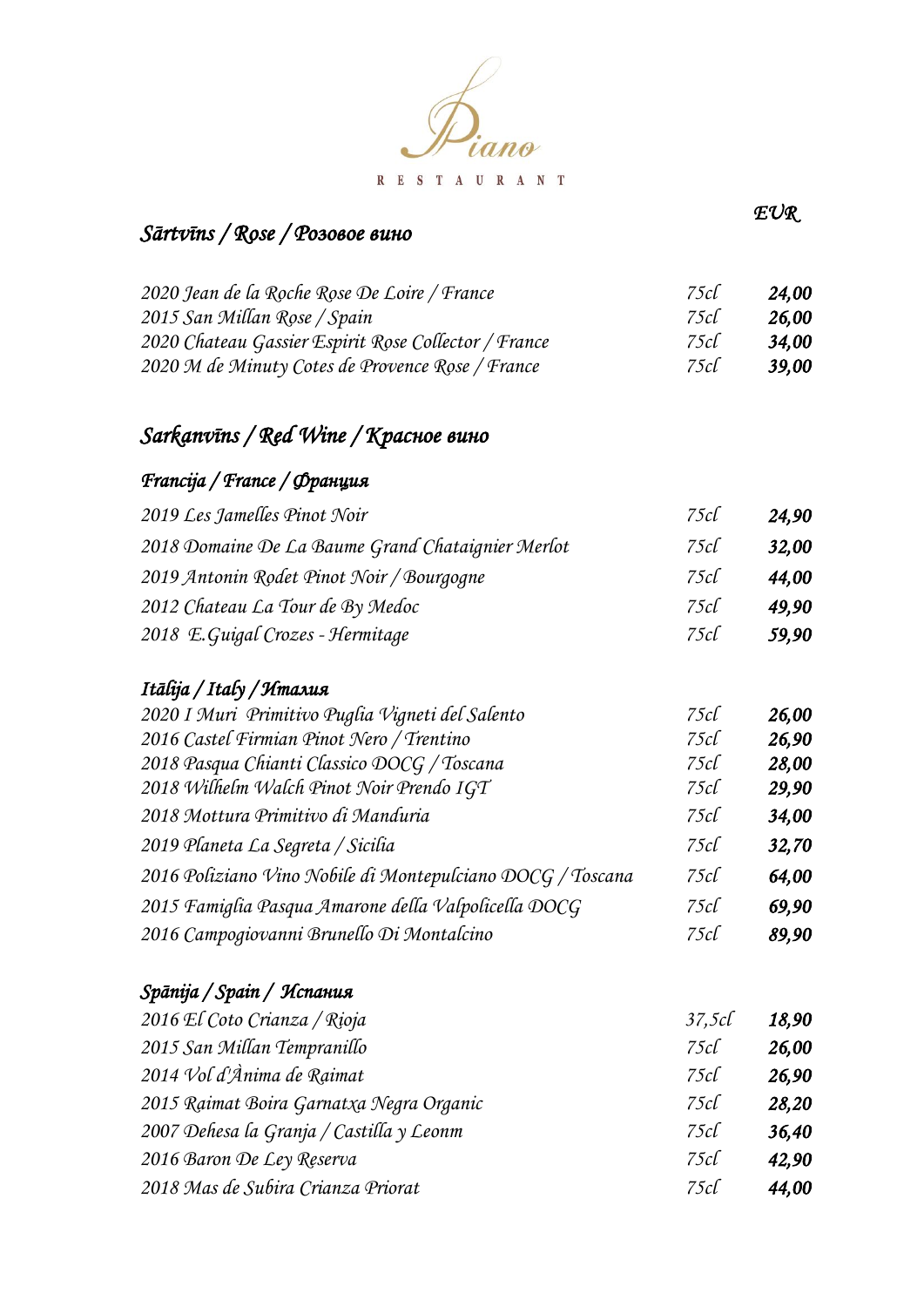

#### *Jaunā Pasaule / New World / Новый Мир*

| 2019 Mascota Opi Malbec / Argentina                       | 75c | 28,00 |
|-----------------------------------------------------------|-----|-------|
| 2018 McWilliam's Markview Shiraz / Australia              | 75c | 29,00 |
| 2017 Los Vascos Cabernet Sauvignon / Chile                | 75c | 30,00 |
| 2017 Cono Sur Merlot Reserva Especial / Chile             | 75c | 32,00 |
| 2015 Motto Unblashed Zinfandel / USA                      | 75c | 36,00 |
| 2018 Lake Chalice The Nest Pinot Noir / New Zealand       | 75c | 42,00 |
| 2017 Mascota Vineyards Unanime / Argentina                | 75c | 42,50 |
| 2017 Olifantsberg Pinotage Breedekloof / South Africa     | 75c | 44,00 |
| 2015 Trapiche Single Vineyard Malbec Ambrosia / Argentina | 75c | 66,00 |
| 2016 Penfolds BIN 138 GSMM / Australia                    | 75c | 74,00 |

### *Stiprinātie vīni / Fortified Wines / Десертное вино*

| Romate Cream Sherry           | 5cl        | 2,90 |
|-------------------------------|------------|------|
| Dow's 10 Years Old Tawny Port | $5c$ 4,90  |      |
| Marquis D'Alory Sauternes     | 7,5cl 5,40 |      |

*Dārgie klienti, vīnu ražības gadi var mainīties! Dear client's, all vintage are subject to change! Дорогие гости, в меню год изготовления вина может быть разным!*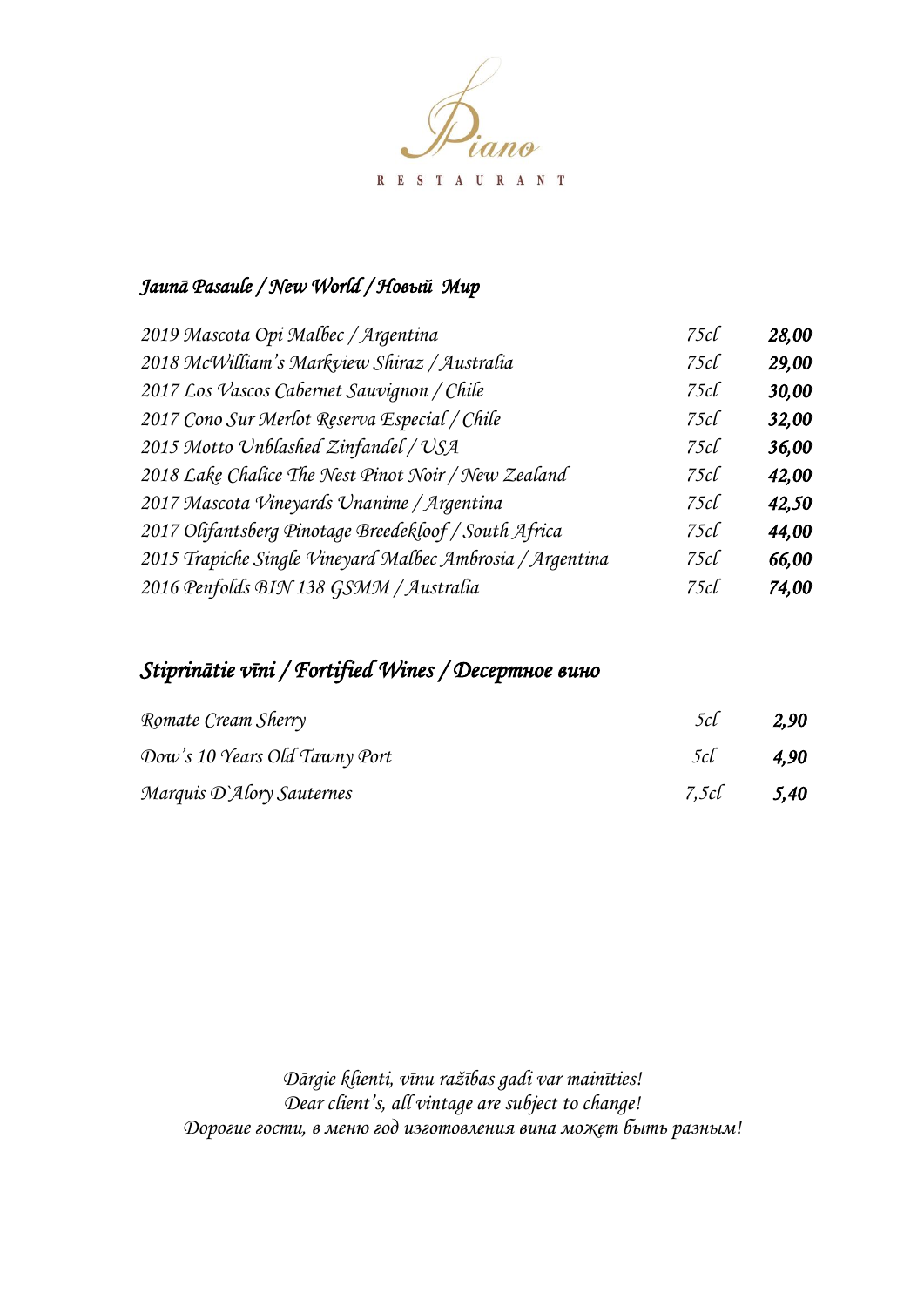

| Konjaks / Cognac / Коньяк           |          | ΈΟΊΛ. |
|-------------------------------------|----------|-------|
| Camus V.S. Elegance                 | 4cl      | 6,20  |
| Camus V.S.O.P.Borderies             | 4cl      | 8,90  |
| Pierre Ferrand Ambre                | 4cl      | 6,90  |
| Larsen V.S.O.P.                     | $4c\ell$ | 6,40  |
| Larsen X.O.                         | 4cl      | 12,90 |
| Cognac De Luze X. O.                | 4cl      | 15,00 |
| Jean Fillioux TRES VIEUX            | $4c\ell$ | 19,50 |
| Remy Martin V.S.                    | 4cl      | 6,50  |
| Remy Martin V.S.O.P.                | 4cl      | 7,40  |
| Otard X.O.                          | $4c\ell$ | 24,50 |
| Martell V.S.                        | 4cl      | 6,40  |
| Martell V.S.O.P.                    | 4cl      | 8,60  |
| Hennessy $V. S.$                    | 4cl      | 6,40  |
| Hennessy $V.$ S. O. P.              | 4cl      | 10,00 |
| $H$ ennessy $X$ . O.                | 4cl      | 32,00 |
| Armanjaks / Armagnac / Арманьяк     |          |       |
| Armagnac Castarede V.S.O.P.         | 4cl      | 6,70  |
| Armagnac Castarede X.O.             | 4cl      | 9,15  |
| Kalvadoss / Calvados / Кальвадос    |          |       |
| Christian Drouin A.O.C. Selection   | 4cl      | 6,90  |
| Christian Drouin X.O. Pays $d$ Auge | $4c\ell$ | 13,50 |
| Brendijs / Brandy / Бренди          |          |       |
| Cardenal Mendoza                    | 4cl      | 6,90  |
| Grappa / Grappa / Tpanna            |          |       |
| Berta Grappa Villa Prato Elevata    | 4cl      | 7,50  |

 $F(\mathcal{L})$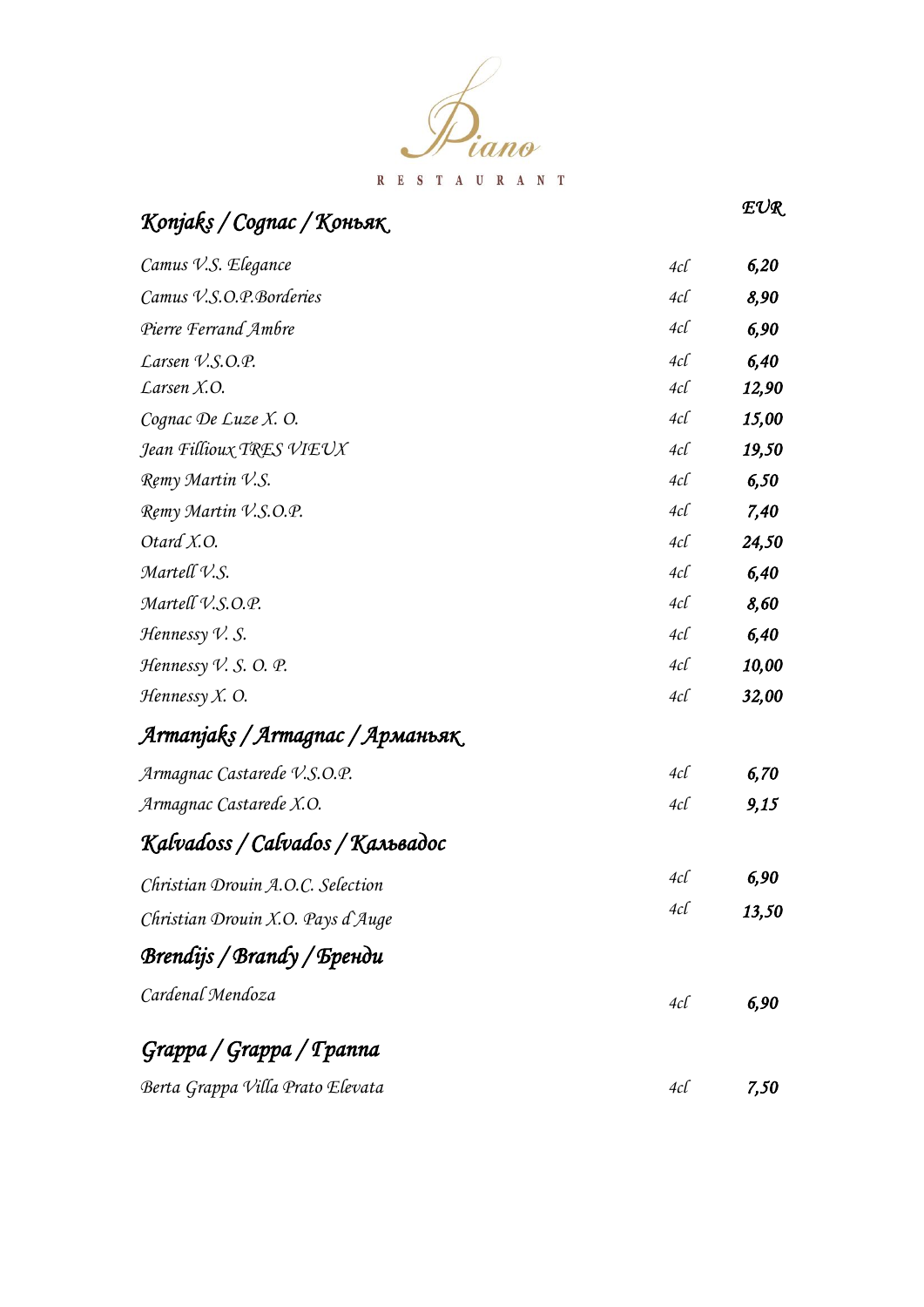

| Viskijs / Whiskey / Bucku         |          | EUR   |  |
|-----------------------------------|----------|-------|--|
| Johnnie Walker Red Label          | 4cl      | 4,50  |  |
| Jameson                           | 4cl      | 4,90  |  |
| <b>Bulleit Bourbon</b>            | $4c\ell$ | 4,90  |  |
| Jack Daniel's Tennessee           | $4c\ell$ | 4,90  |  |
| Johnnie Walker Black Label 12 YO  | $4c\ell$ | 7,90  |  |
| Chivas Regal 12 YO                | $4c\ell$ | 7,90  |  |
| Singleton 12 YO                   | $4c\ell$ | 8,60  |  |
| Glenkinchie 12 YO                 | 4cl      | 9,60  |  |
| Talisker 10 YO                    | 4cl      | 9,90  |  |
| Dalwhinnie 15 YO                  | 4cl      | 9,90  |  |
| Macallan 12 YO                    | 4cl      | 10,70 |  |
| Vermuts / Vermouth / Вермут       |          |       |  |
| Campari                           | 4cl      | 3,90  |  |
| Martini Extra dry                 | 4cl      | 3,90  |  |
| Martini Rosso                     | $4c\ell$ | 3,90  |  |
| Martini Bianco                    | 4cl      | 3,90  |  |
| Antica Formula                    | 4cl      | 4,90  |  |
| Runs/Rum/Pom                      |          |       |  |
| Bacardi Carta Negra               | 4cl      | 3,90  |  |
| Bacardi Carta Blanca              | 4cl      | 3,90  |  |
| Captain Morgan Black              | 4c       | 3,90  |  |
| Bacardi Carta Oro                 | 4c       | 4,90  |  |
| Bacardi Reserva Superior 8 Anos   | 4cl      | 5,90  |  |
| Bayou White                       | 4cl      | 5,00  |  |
| Bayou Select Reserva              | $4c\ell$ | 6,00  |  |
| Diplomatico Reserva Exclusiva     | $4c\ell$ | 8,40  |  |
| Zacapa 23 YO Solera Grand Reserva | $4c\ell$ | 8,90  |  |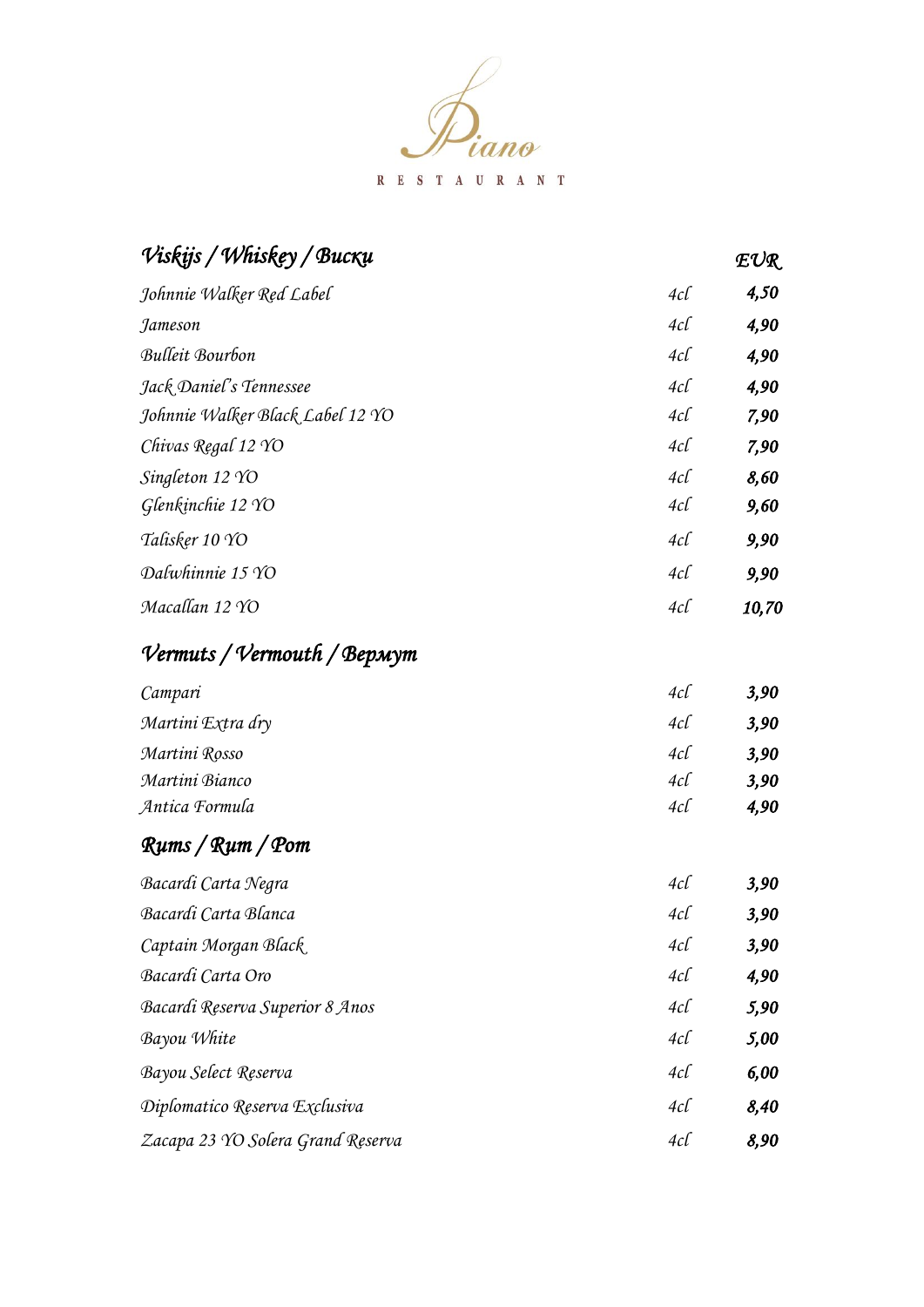

|                               |     | EUR   |
|-------------------------------|-----|-------|
| Meskals / Mezcal / Месқаль    |     |       |
| SeBusca Reposado              | 4cl | 8,00  |
| Tekila / Tequila / Піекила    |     |       |
| Olmeca Blanco / Gold          | 4cl | 4,00  |
| Cenote Blanco                 | 4cl | 8,90  |
| Cenote Reposado               | 4cl | 8,90  |
| Don Julio Anejo               | 4cl | 8,90  |
| Degvīns / Vodka / Bodka       |     |       |
| Stolichnaya                   | 4cl | 3,50  |
| Koskenkorva                   | 4cl | 4,00  |
| Absolut                       | 4cl | 4,00  |
| Absolut Citron                | 4cl | 4,00  |
| Russky Standart               | 4cl | 4,00  |
| Ketel One                     | 4cl | 5,90  |
| Ciroc                         | 4cl | 7,00  |
| Beluga                        | 4cl | 7,30  |
| $_{\ell}$ fit $_{\mathbb{R}}$ | 4cl | 7,50  |
| Džins / Gin / Dҗuн            |     |       |
| Gordon's London Dry           | 4cl | 4,00  |
| Cross Keys                    | 4cl | 4,50  |
| <b>Bombay Sapphire</b>        | 4cl | 4,90  |
| Tanqueray                     | 4cl | 5,20  |
| Hendric`s                     | 4cl | 8,50  |
| <b>OBDO</b>                   | 4cl | 9,90  |
| Monkey 47                     | 4cl | 12,90 |
| Balzāms / Balsam / Бальзам    |     |       |
| Rīgas Melnais Balzāms         | 4cl | 3,90  |
| Rīgas Melnais Upeņu Balzāms   | 4c  | 3,90  |
| Rīgas Melnais Balzāmms XO     | 4cl | 10,90 |
| Liķieris / Liqueur / Ликер    |     |       |
| Malibu                        | 4cl | 3,90  |
| Jagermeister                  | 4cl | 4,50  |
| Baileys Original Irish Cream  | 4cl | 4,50  |
| Cointreau                     | 4cl | 4,60  |
| Limoncino Bottega             | 4cl | 5,40  |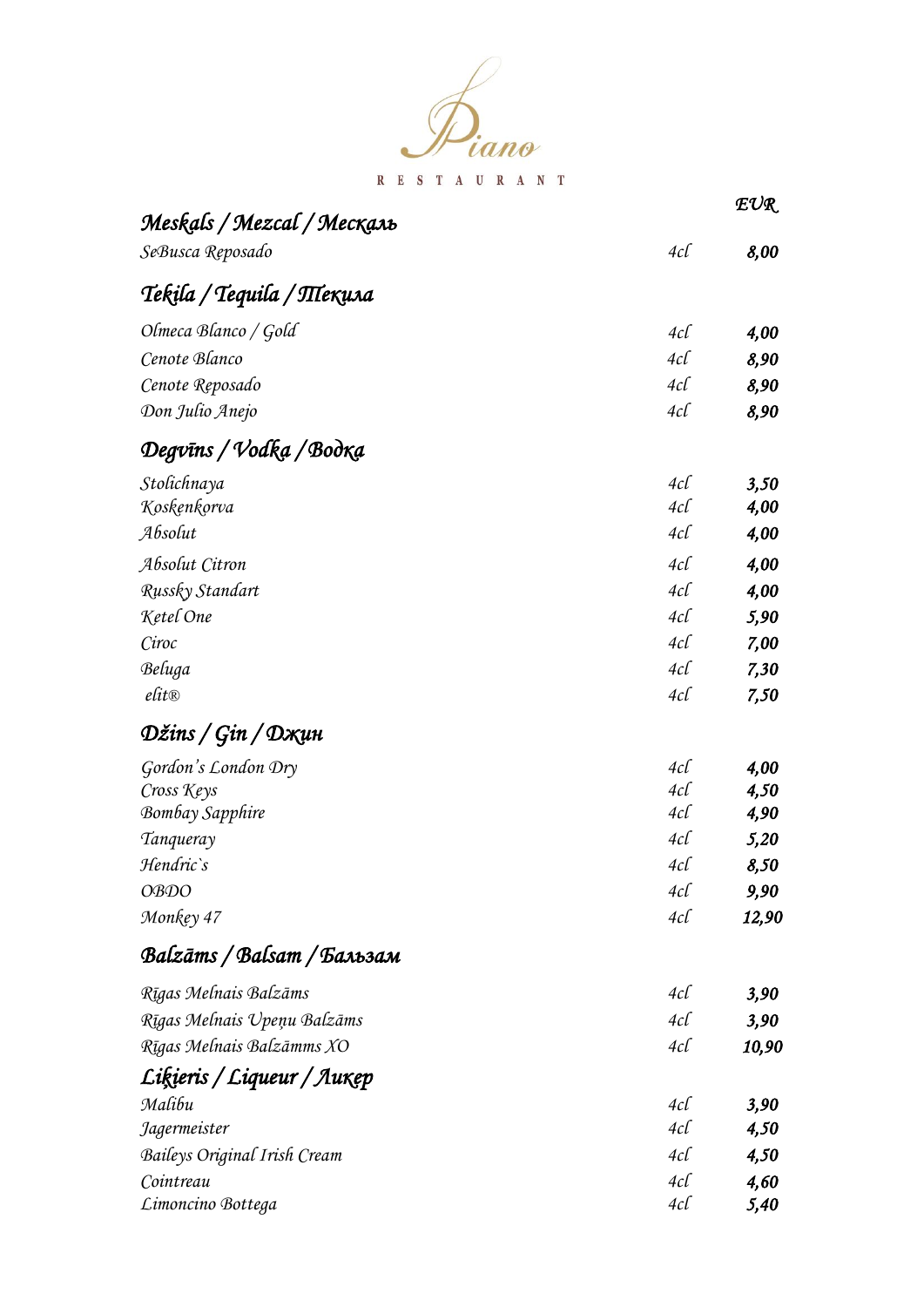

| Alus / Beer / Tluoo                                             |     | EUR  |
|-----------------------------------------------------------------|-----|------|
| Užavas gaišais / tumšais                                        | 50c | 4.90 |
| Valmiermuižas tumšais                                           | 50c | 4.90 |
| Corona Extra                                                    | 33c | 4,90 |
| Krombacher Pils                                                 | 33c | 4.90 |
| Krombacher Pils bezalkoholisks / non-alcoholic / безалкогольный | 33c | 4,90 |

## *Izlejamais alus / Draft beer / Пиво разливное*

| Užavas gaišais        | 33c  | 4,50 |
|-----------------------|------|------|
| Užavas gaišais        | 50cl | 4,90 |
| Valmiermuižas gaišais | 33c  | 4,50 |
| Valmiermuižas gaišais | 50c  | 5,00 |

## *Sidrs / Cider / Сидр*

| MŪRBŪDU ābolu / apple / яблочный |  | $33c1$ $4,50$ |
|----------------------------------|--|---------------|
|                                  |  |               |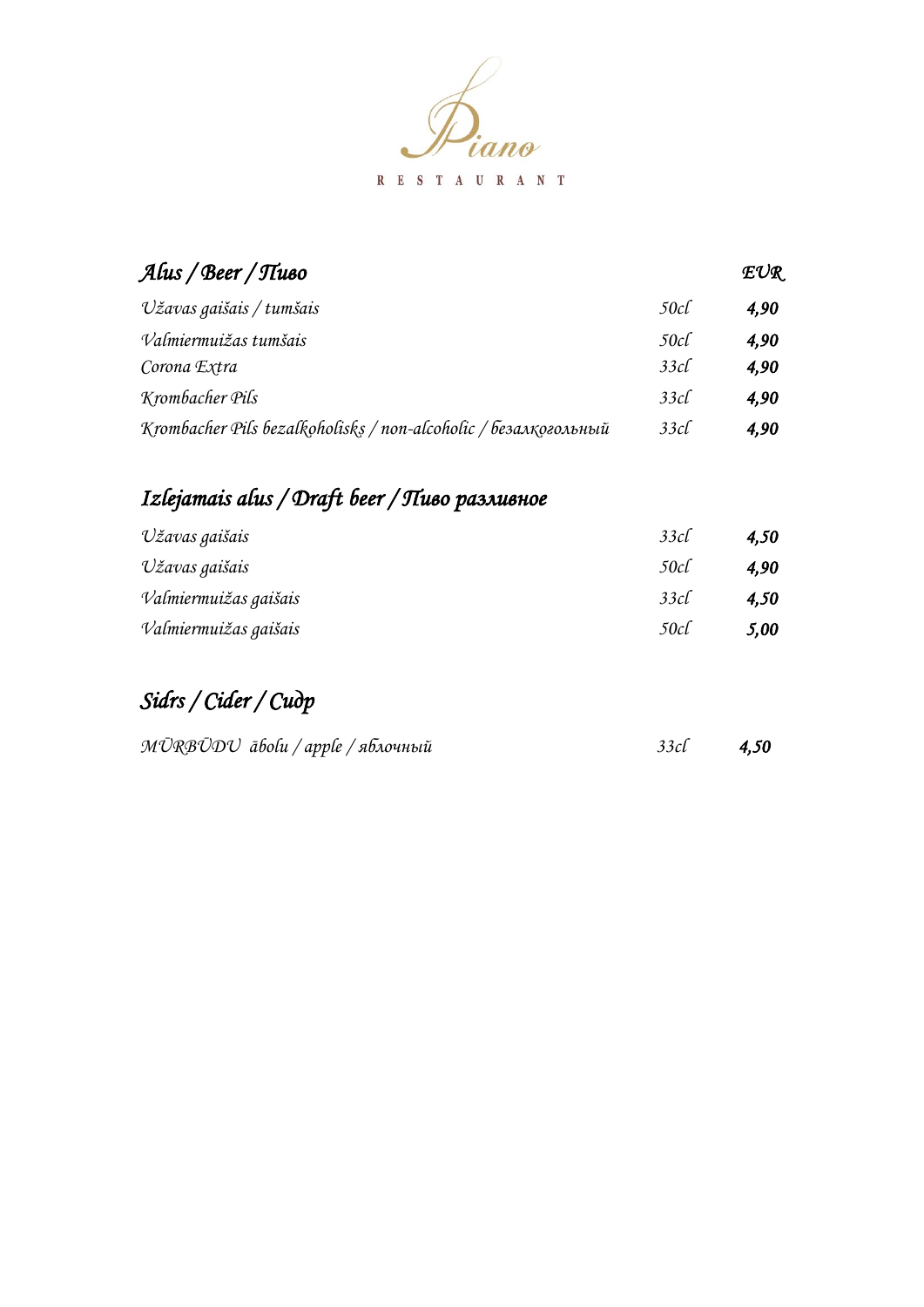

# *Karstie dzērieni / Hot drinks / Горячие напитки*

|                                                                                                                                                                            | EUR  |
|----------------------------------------------------------------------------------------------------------------------------------------------------------------------------|------|
| Kafija / Coffee / Koфe                                                                                                                                                     | 2,00 |
| <b>Каfija ar pienu</b> / Coffee with milk / Кофе с молоком                                                                                                                 | 2,40 |
| Espresso                                                                                                                                                                   | 2,00 |
| Kafija bez kofeīna / Decaffeinated coffee / Koфe bes кофеина                                                                                                               | 2,25 |
| <b>Кариčino</b> / Сарриссіпо / Капучино                                                                                                                                    | 2,90 |
| Latte Macchiato                                                                                                                                                            | 2,90 |
| <b>Теја</b> (beramā)/ Leaf Tea / Чай (листовой)                                                                                                                            | 2,90 |
| K <b>akao</b> / Cocoa / Kakao                                                                                                                                              | 2,25 |
| Karstā šokolāde / Hot chocolate / Торячий шоқолад                                                                                                                          | 3,70 |
| Veselības dzēriens / The Health drink / Напиток здоровья                                                                                                                   | 4,50 |
| Ingvera Groks /Ginger Grog / Имбирный грог (ābolu sula, laima sīrups, ingvers)                                                                                             | 4,50 |
| Bezalkoholiskais Karstvīns /Non-alcoholic mulled wine /Горячее Безалқогольное вино                                                                                         | 4,50 |
| Karstvins / Mulled wine / Торячее вино                                                                                                                                     | 5,90 |
| Upenu-balzāma dzēriens / Black currant and Black balsam hot drink<br>Напитоқ из черной смородины с бальзамом                                                               | 5,90 |
| "Hot Lullabay"<br>(ķiršu balzams, sarkanvīns, ābolu sula, piparmētra, kanēlis)                                                                                             | 7,90 |
| S <b>ildošais Smitsērkšķu Kokteilis</b> / Warming Sea buckthorn cocktail<br>Согревающий облепиховый коктейль<br>(smiltsērkšķu džins, apelsīnu sula, ingvers, smiltsērkšķi) | 7,90 |
| "S <b>iltais kokteilis "Promenade"/</b> Warm cocktail "Promenade<br>ПІ́ёплый қоқтейль"Променад"<br>(piparmētras, dzērvenes, citrona sula, džins)                           | 7,90 |